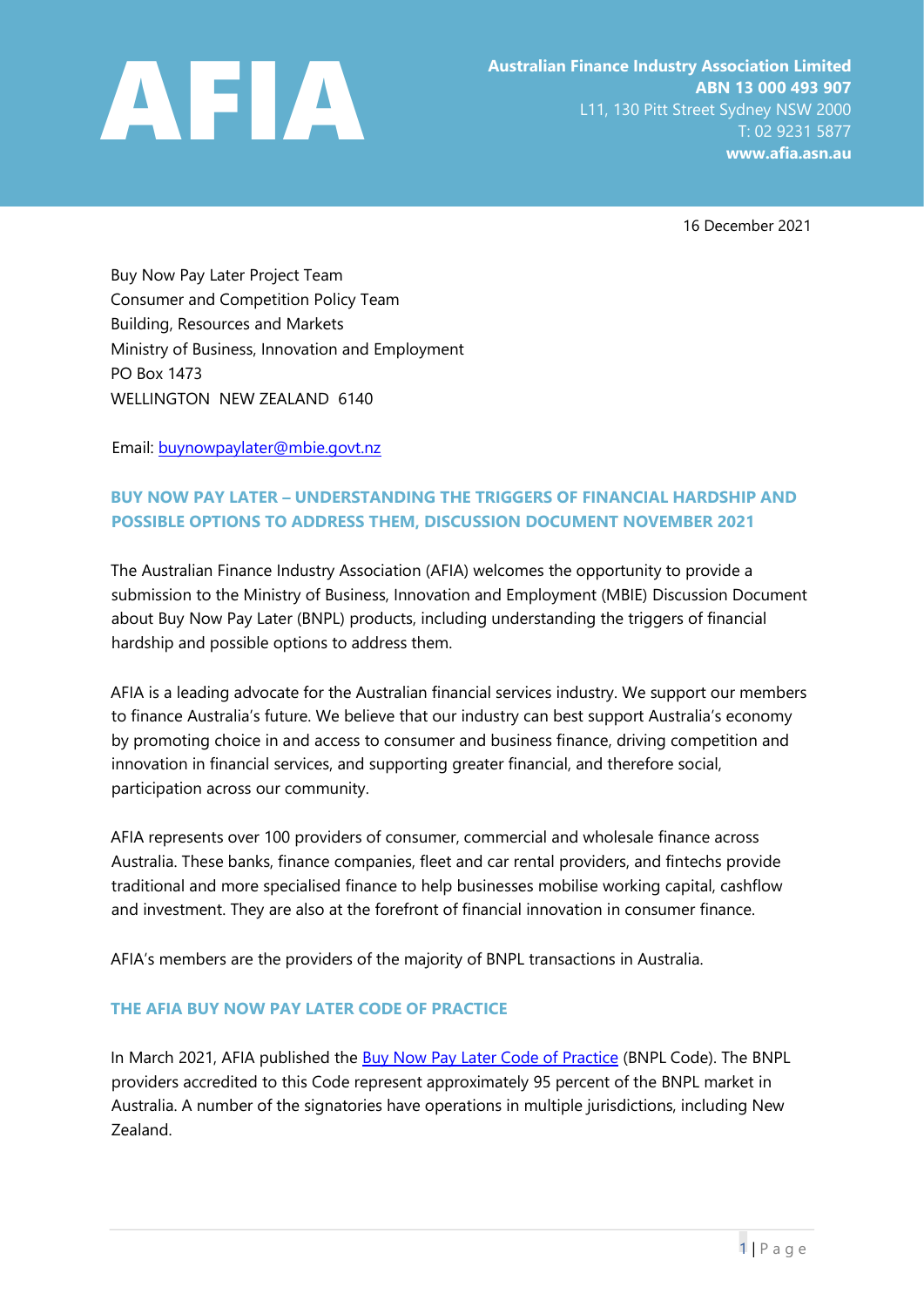The Code is a world-first and leading initiative in the BNPL sector and has been designed as a dynamic framework to enable industry participants to take a proactive approach to increasing consumer protections and go beyond current regulatory obligations for BNPL products or services.

It is important to highlight that the BNPL Code goes above and beyond legislative requirements in Australia. It sets best practice standards for the sector and strengthens protections for customers, while preserving customer choice to make purchases and payments in a way that suits their needs and preferences.

More information about the BNPL Code is set out in the attachment to this letter and is available on our [BNPL Code website.](https://afia.asn.au/AFIA-Buy-Now-Pay-Later-Code-of-Practice) We would be happy to discuss any aspect of the Code in more detail.

### **OUR SUBMISSION**

Responses to specific questions in the Discussion Document are set out in Attachment 1.

AFIA believes that regulatory frameworks should be enhanced and modernised to remain agile, with the flexibility to continue evolving as markets and customer expectations do. AFIA also supports regulation that is proportionate, scalable, and targeted.

AFIA supports the role of government in providing strategic direction to ensure regulatory oversight of the payments ecosystem is fit for the future, evidence-based, and is flexible to respond to new and emerging products.

AFIA recognises there are significant changes taking place with the increasing digitisation of financial services. In this operating environment, it is critical to put customer expectations at the centre, so there continues to be simple, transparent, low-cost, and integrated options for finance. This will make it easy for customers and deliver benefits to the economy, while maintaining consumer safeguards and promoting competition and innovation.

The BNPL sector is an example of innovation across the value chain, giving customers and merchants greater benefits and choice in the way payments are made. The BNPL Code is an example of an industry sector taking proactive, targeted action to supplement existing regulation by introducing standards suitable for the nature of the product and customer expectations. The BNPL Code reflects components of financial services, credit, and payments regulation and adds further consumer safeguards relevant for the way it is accessed and used by customers.

#### **CLOSING REMARKS**

AFIA looks forward to working with the MBIE and contributing further information and data to support the creation of policy and regulatory settings that keep pace with evolving industry developments and customer expectations, strengthening economic recovery, and supporting the shift to a digitised economy.

We hope our submission assists the MBIE with its consideration of the most practical and effective model for regulation of BNPL in New Zealand. I would welcome the opportunity to provide further information about the BNPL Code if that would be helpful.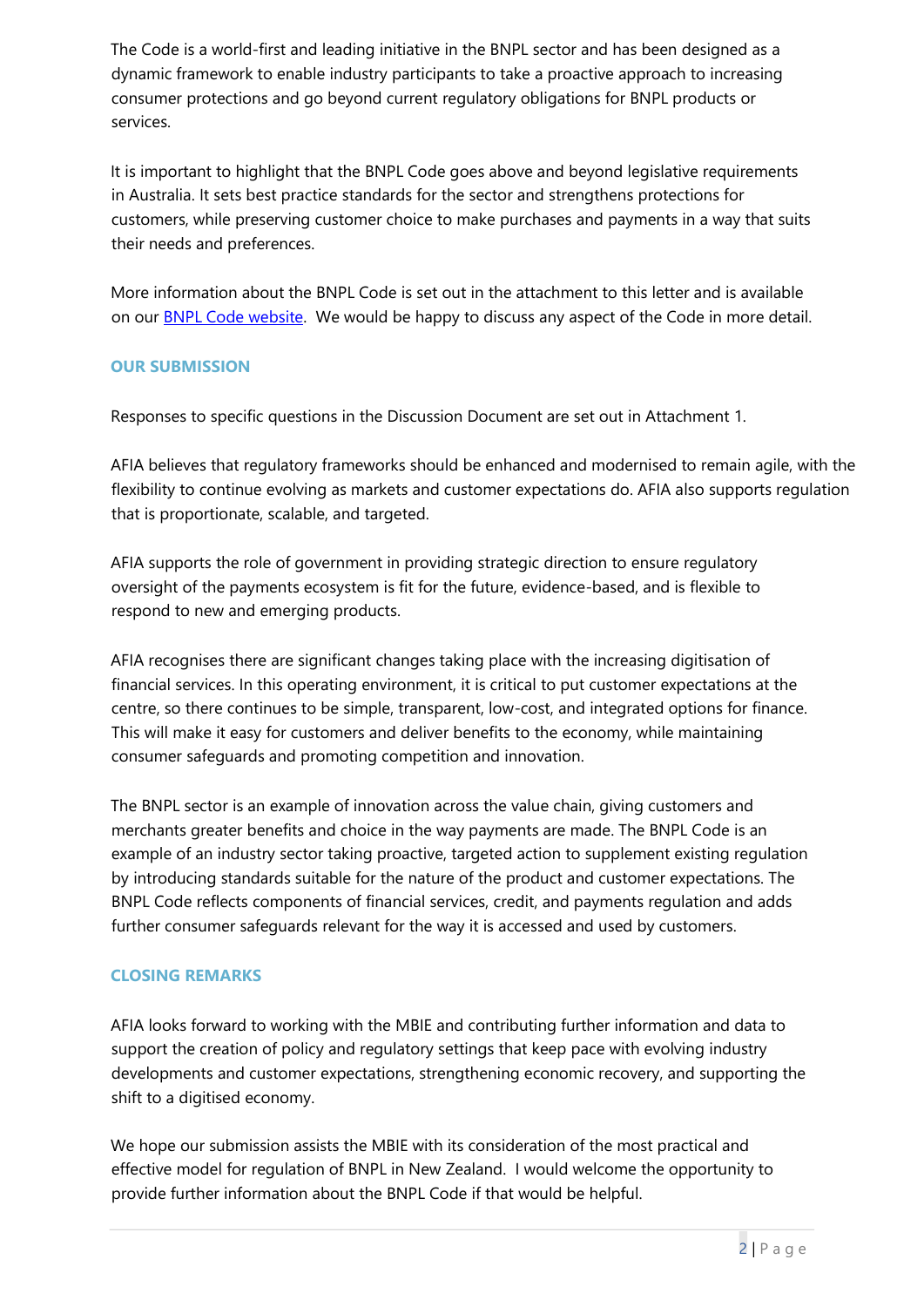If you would like to discuss our feedback further or require any additional information, please contact me at *diane.tate@afia.asn.au* or Tracey Lyons, Director Industry Standards at tracey.lyons@afia.asn.au

Yours sincerely

Diane Tate **Chief Executive Officer**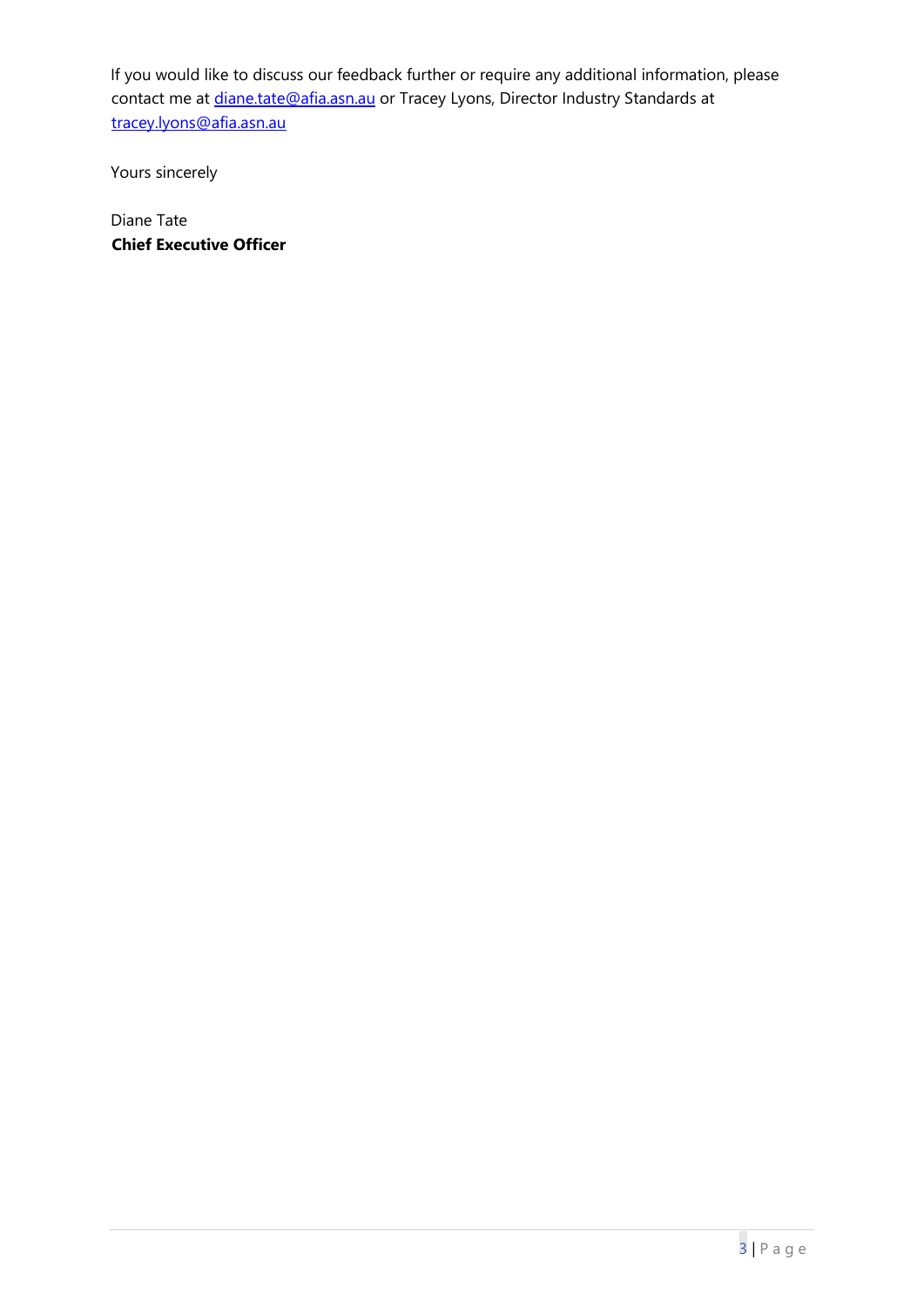In March 2021, AFIA published the [Buy Now Pay Later Code of Practice](https://afia.asn.au/files/galleries/AFIA_Code_of_Practice_for_Buy_Now_Pay_Later_Providers.pdf) (BNPL Code). The BNPL providers accredited to this Code represent approximately 95 percent of the BNPL market in Australia including Afterpay, Brighte, Humm Group, Klarna, Latitude, Openpay, Payright and Zip Co. A number of the signatories have operations in multiple jurisdictions, including New Zealand. Some of these entities are subject to the Credit Contracts and Consumer Finance Act (CCCFA).

### **Background to development of the Code**

The BNPL Code represents the industry's comprehensive response to concerns of the Senate Select Committee Inquiry on Australia as a Technology and Financial Centre, consumer advocates, and key regulators in Australia including the Australian Securities and Investments Commission (ASIC) about regulation of the BNPL sector.

The BNPL Code has been developed in response to recommendations in ASIC's Report 600 and by the Senate Economics Reference Committee. The Senate Inquiry's September 2020 interim report also recommended that the Australian Government support initiatives where selfregulation can be utilised appropriately and highlighted the BNPL Code as a clear example of industry working constructively together to respond to stakeholder concerns.

The Code was subject to an extensive consultation process to ensure that insights from the broad spectrum of stakeholders were included.

Key stakeholders including Federal and State government politicians, policy makers, regulatory agencies, ombudspeople, consumer groups and advocates were closely consulted in the development of the Code and continue to be highly engaged in its ongoing operation and effectiveness. Given the emerging nature of the industry and community expectations, AFIA welcomes this collaborative approach to the evolution of the Code.

The Code will be fully reviewed on a regular basis, but in any event not later than two years after commencement, and then at least every three years after that.

#### **The Code is customer-centric**

The Code is a world-leading initiative in the BNPL sector and has been designed as a dynamic framework to enable industry participants to take a proactive approach to increasing consumer protections and go beyond current legal and regulatory obligations for BNPL products or services.

The BNPL Code has been voluntarily developed and is intended to assist AFIA members who are signatories to the Code to:

- (a) promote a customer-centric approach to the design, marketing, and distribution of a BNPL product or service
- (b) promote high industry standards of service for customers and build best practices across the BNPL sector
- (c) support compliance with legal, regulatory, and industry obligations.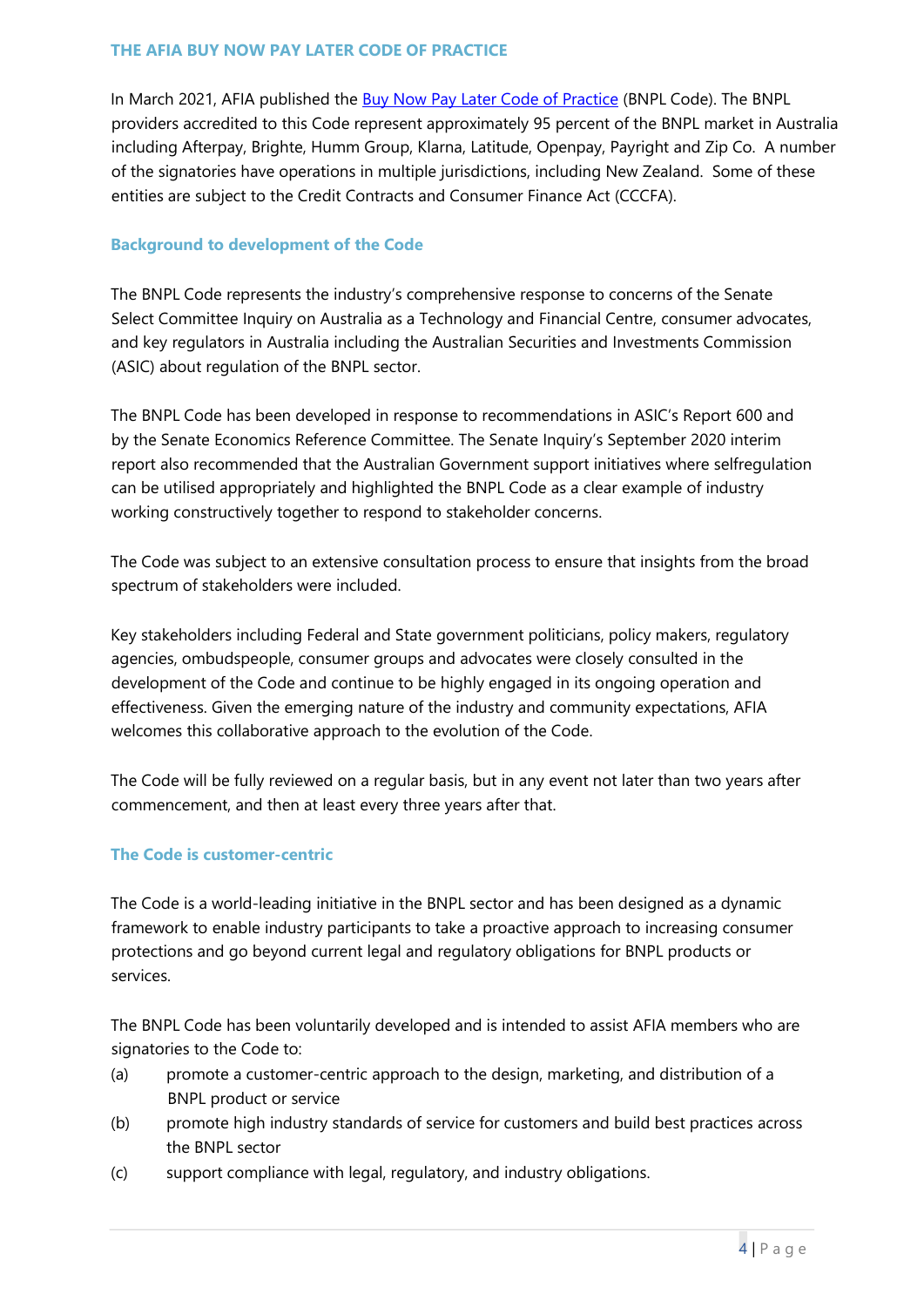It is important to highlight that the BNPL Code goes above and beyond legislative requirements in Australia. It sets best practice standards for the BNPL sector and strengthens protections for customers, while preserving customer choice to make purchases and payments in a way that suits their needs and preferences.

#### **BNPL providers are regulated**

Contrary to much public commentary, BNPL providers in Australia are required to meet multiple legal and regulatory obligations, and have oversight from ASIC, the Australian Competition and Consumer Commission, the Australian Transaction Reports and Analysis Centre (which enforces the anti-money laundering regime, among other things), the Office of the Australian Information Commissioner, and the courts.

This regulatory oversight includes ASIC's broad product intervention power and the product design and distribution obligations in Chapter 7 of the Australian *Corporations Act 2001*. The BNPL Code proactively included commitments reflecting the design and distribution obligations in the law before they became effective for BNPL and other financial services providers on 5 October 2021.

#### **The Code provides consumer protection**

The growth and diversity of the BNPL sector enhances consumer choice to use a product or service that suits their needs and preferences. The sector itself is diverse – there is a broad range of business models so customers, who want to use a BNPL product or service, can chose the right one for them, depending on their payment preferences, the purchase type and their circumstances.

The BNPL Code contains strong consumer protections including upfront customer assessments, existing customer re-assessments if the customer applies for a higher limit, and internal and external dispute resolution obligations.

All code compliant BNPL providers conduct upfront assessments on customers, prior to providing a product or service, to assess if the product will be suitable for them as a customer. It is also mandatory for these providers to have robust internal dispute resolution processes and to be members of the Australian Financial Complaints Authority, which is the external dispute resolution scheme for consumers who are unable to resolve complaints with member financial services organisations.

To support and protect their customers, all code compliant BNPL providers have caps on fees, and conduct 'in life' checks to ensure the product or service remains suitable for them as customers. The Code also requires providers to be proactive in offering hardship assistance for customers in financial difficulty.

The BNPL Code sets minimum standards that each code compliant BNPL provider will require its merchant and retails partners to meet.

These standards are to: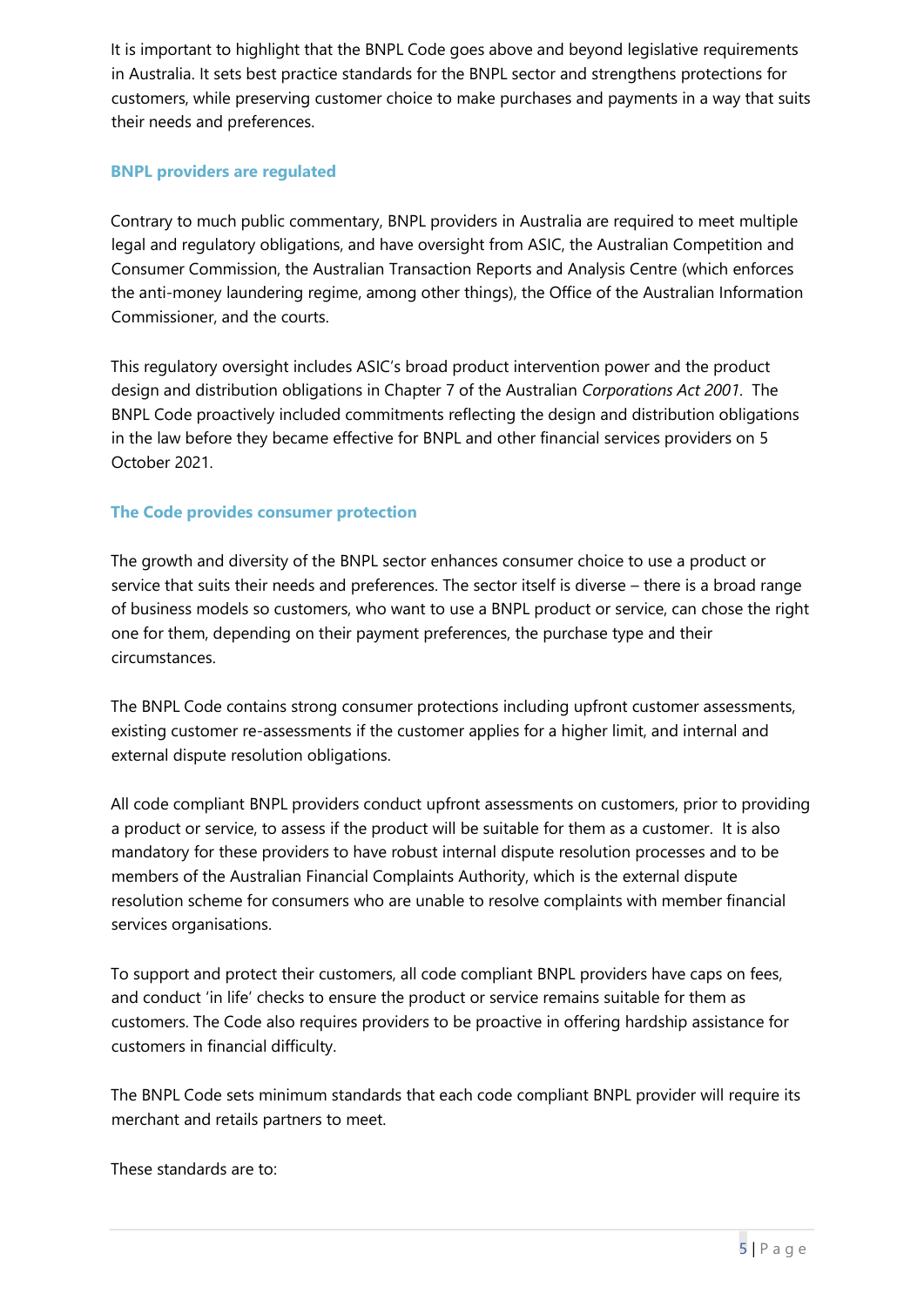- (a) act lawfully, fairly and ethically in their dealings with consumers
- (b) communicate clearly when dealing with consumers and in marketing and advertising material that relates to BNPL products or services
- (c) safeguard customer confidentiality
- (d) respond to customer complaints on a timely basis
- (e) require that their employees or agents understand the minimum standards and are trained to meet them
- (f) provide customers with clear and upfront information about the provider's services, fees and charges in a format that is accessible to the customer.

Each code compliant BNPL provider must have monitoring processes and policies in place for their merchant and retail partners to ensure they meet these minimum standards on an ongoing basis.

Code compliant BNPL providers are required to report instances of material non-compliance with their minimum standards (including any proposed consequences) to the BNPL Code Compliance Committee (BNPL CCC) on a quarterly basis.

## **The Code promotes compliance that keeps pace with the law and looks for opportunities for continued evolvement of best practice**

Within the AFIA BNPL Code, critically, there is a robust governance framework to support compliance with the BNPL Code and a range of sanctions that can be applied to a member that breaches its obligations under the Code.

The BNPL CCC is an independent body that has been established by AFIA to monitor and investigate compliance by code compliant BNPL providers within the Code. The members of the BNPL CCC are appointed by the AFIA Board and each member must be an independent person with relevant experience at a senior level in finance, regulation, retail, or the community in Australia.

The BNPL CCC can conduct enquiries and audits of a code compliant BNPL provider's compliance with the Code and can investigate code compliance in response to an allegation from any person who alleges that a code compliant BNPL provider has or may have breached the Code.

If the BNPL CCC determines that a code compliant BNPL provider has breached a Code, the CCC and the relevant BNPL provider may agree on any corrective measures and timeframes for implementing them. The BNPL CCC can also impose sanctions on members including requiring the member to undertake a commercially reasonable rectification process, requiring a compliance review of remedial actions, issuing a formal warning, requiring a code compliance audit, publicising the non-compliance on AFIA's website and periodic reports, issuing a media release about the non-compliance, reporting the alleged breach to a regulatory body, suspending the member's code accreditation and/or recommending to the AFIA Board that the membership of AFIA be reviewed, suspended or terminated.

Some or all of the above sanctions in any code adopted in New Zealand would likely be of significant deterrence value in addressing compliance issues and will create confidence that a code provides substantive consumer protections and produces meaningful outcomes.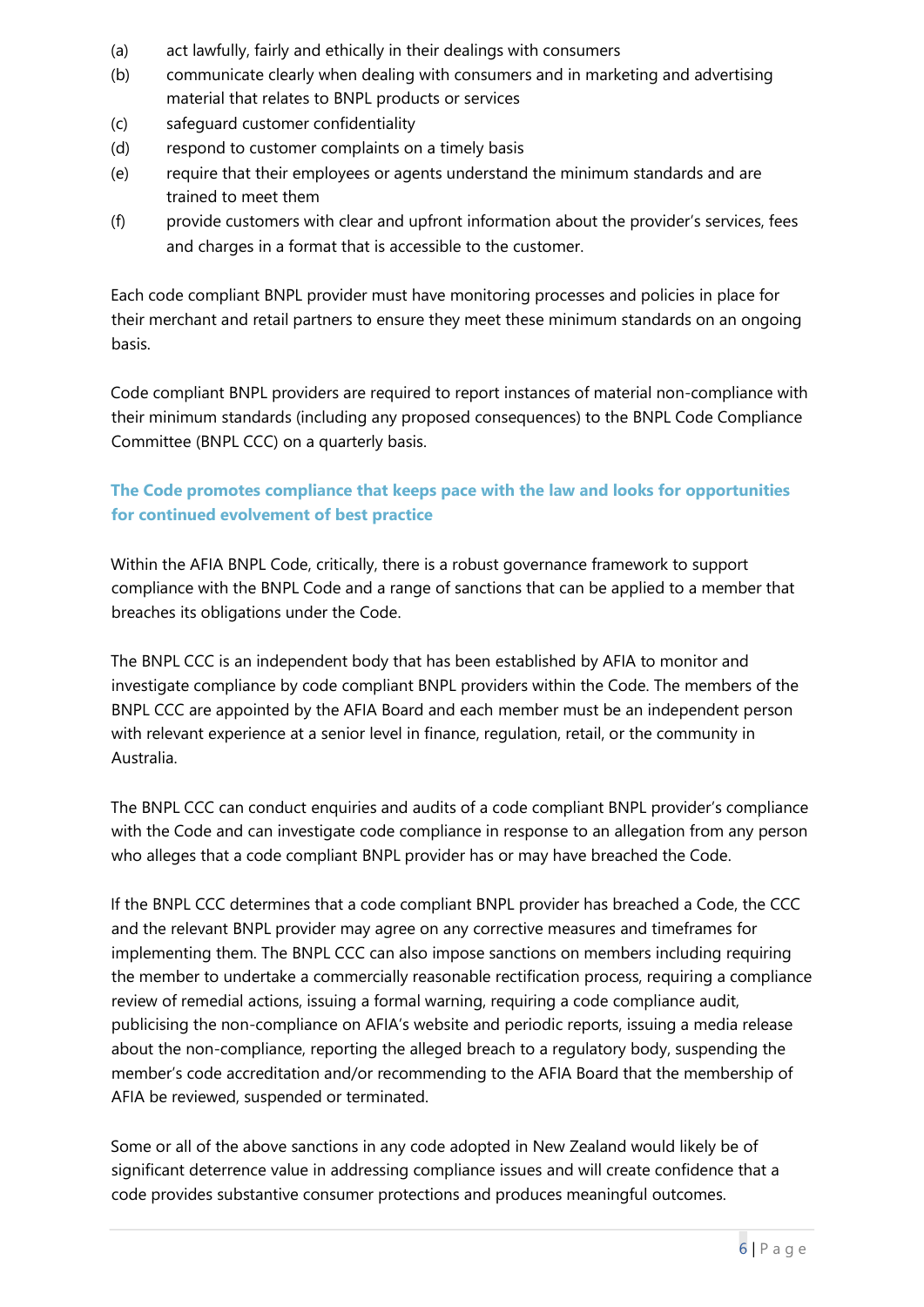More information about the BNPL CCC, including its role and the actions it can take, is set out in the [Terms of Reference.](https://afia.asn.au/files/galleries/AFIA_BNPL_Code_of_Practice_Terms_of_Reference.pdf)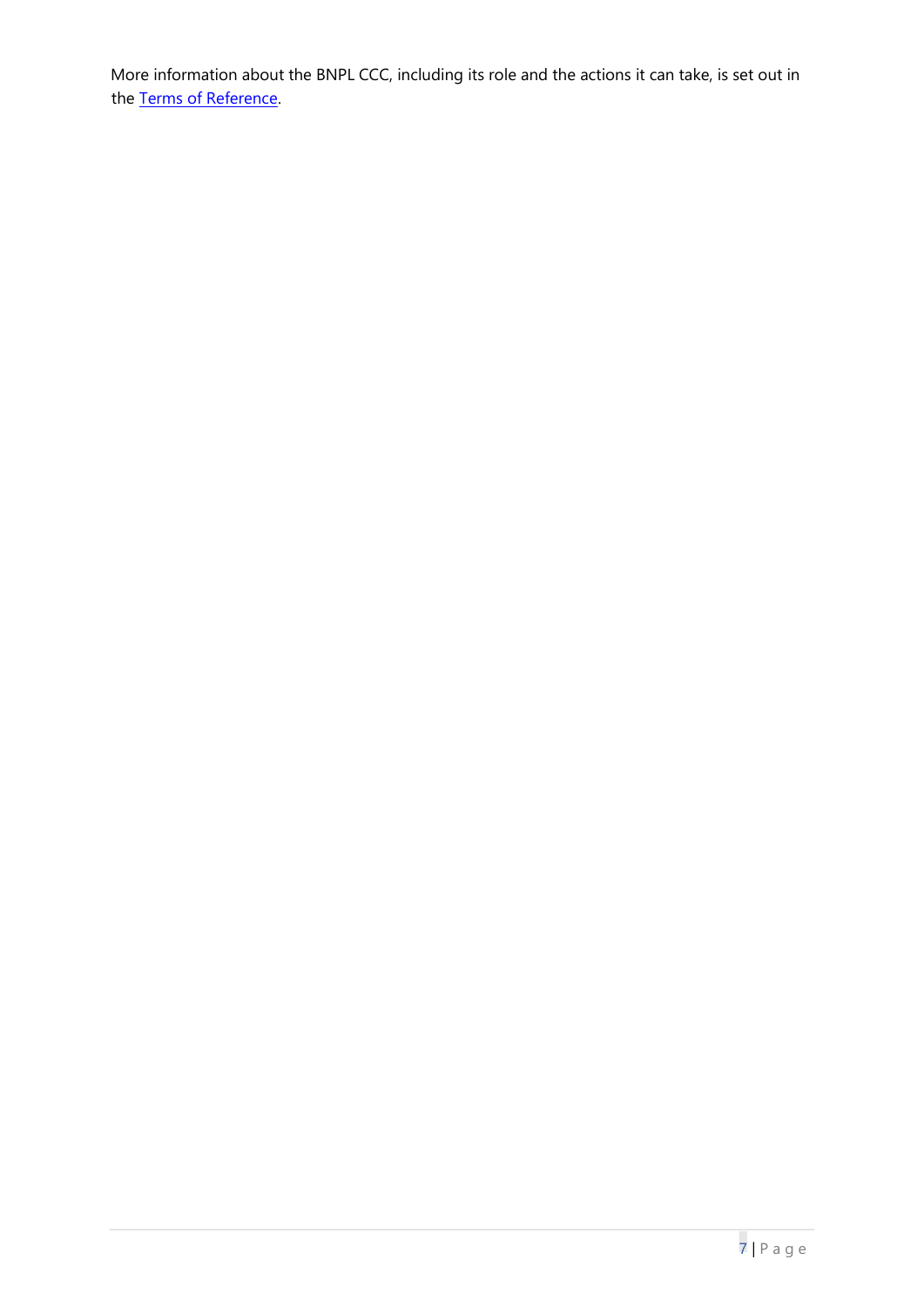### **ATTACHMENT 1 - AFIA RESPONSES TO SPECIFIC QUESTIONS IN THE DISCUSSION DOCUMENT**

### **Q25. Do you agree with our view that the lack of affordability assessments is likely to be a key reason why some consumers using BNPL face financial hardship?**

Assessing the suitability of a BNPL product or service is an important part of the application process. In Australia, code compliant BNPL providers assess all new customers to ensure the product or service will be suitable, prior to providing it to a customer.

Importantly, they ensure that affordability assessments are tailored, proportionate, and relate to the complexity of the product or service.

Within the Australian market, financial hardship is usually driven by unexpected events including:

- Decrease in income or loss of employment
- Marital, family or relationship breakdown
- Significant health or medical issues (i.e. illness or injury).

These events often occur post origination so introducing additional oversight through manual processes, BNPL provider checks or regulatory intervention in the application experience, is rarely predictive in assessing future financial hardship.

For these reasons, a detailed affordability assessment requirement for BNPL as outlined in Option One would be onerous and disproportionate as it may not materially alter the likelihood of a financial hardship event occurring. Conversely, it may result in adverse and unintended consequences for access and choice in BNPL products and services, to the detriment of consumers.

## **Q29. Do you have any comments on Option One – status quo? Please provide evidence if possible.**

**and** 

**Q30. What are the costs and benefits of Option One for any relevant parties e.g. consumers, BNPL providers, businesses accepting BNPL as a payment option, competitors to BNPL? Please provide evidence if possible.** 

The Discussion Document states at paragraph 90 that under Option One, BNPL would remain exempt from the CCCFA. It is AFIA's understanding that there are many BNPL providers in New Zealand who are already subject to the CCCFA and that MBIE has been made aware of this.

AFIA believes that it is not whether a provider offers BNPL finance options that determines if it is regulated by CCCFA, but rather whether the provider offers credit that falls within the definition and jurisdiction of CCCFA – most commonly through the charging of interest and/or credit fees.

For example, we are advised that Payright has willingly entered into regulation under the CCCFA framework because it charges credit fees, but Payright considers itself to be a BNPL provider. It is not appropriate to describe only non-CCCFA BNPL providers as 'BNPL' as this term resonates with consumers and merchants beyond the parameters of the legal framework of CCCFA. Instead, a better definition is to focus on the way the service operates for consumers, namely offering the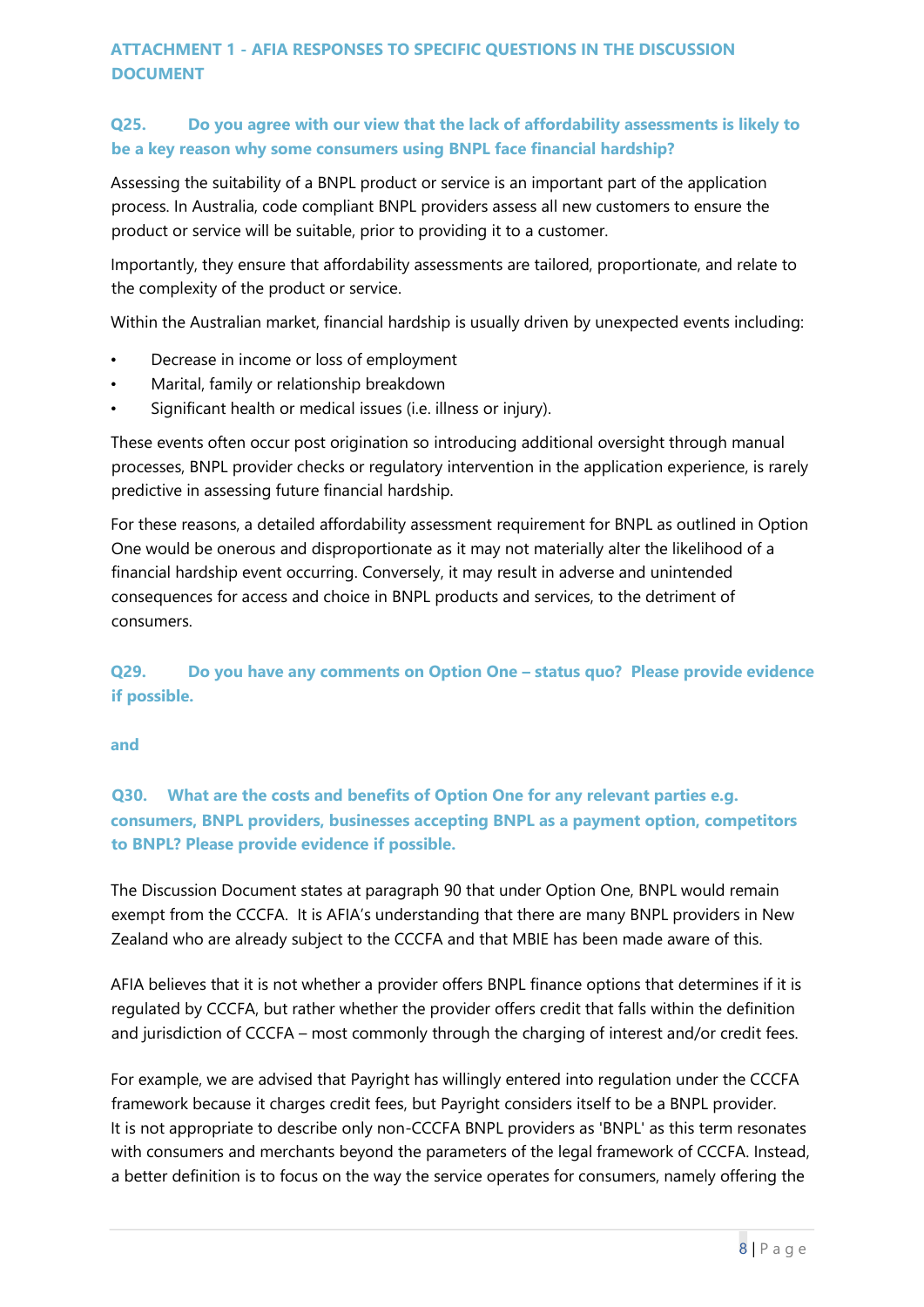ability to receive a purchase up front via a credit option but pay for it over time through standard repayments.

AFIA supports the adoption of activity-based regulation that is fit for purpose, scalable to the activities of the provider, and produces demonstrable consumer value and protection, while supporting customer access and choice to use a product or service that suits their needs and preferences. Regulation must be designed so that it promotes innovation and does not impede competition and the entry of new providers to the marketplace.

A learning from Australia for New Zealand will be to ensure that the definition of BNPL is fit for the future. This means ensuring that consumer protections are afforded irrespective of whether the product or service is governed by a self-regulatory industry code or through more formal statute-based regulation.

By way of example, in Australia, there is a proliferation of other activities that are NOT buy now pay later products or services, but which are being advertised as BNPL, presumably to take advantage of the growth in the BNPL sector and the business opportunities it presents.

These activities include but are not limited to 'wage advance' – re-badging of payday loans or other short-term borrowing where a lender extends high interest credit or fees based on the borrower's income and the principal is typically a portion of the borrower's salary. Specifically, wage advance is where a lender has an arrangement with an employer to give an employee access in advance to the amount they have earned during a pay period before the normal payment date, be that weekly, fortnightly or some other regular interval.

These activities are not in the scope of AFIA's BNPL Code of Practice.

# **Q31. Do you have any comments on Option Two – Government establishes appropriate incentives for BNPL providers to have an industry code which addresses the triggers of financial hardship? Please provide evidence if possible.**

AFIA believes the New Zealand Government should adopt Option Two and support the creation of a tailored industry code fit the for the New Zealand market.

In Australia, AFIA's BNPL Code of Practice goes above and beyond the law and sets best practice standards for the BNPL sector. Self-regulation is an important part of the legal and regulatory framework. It is more targeted and more agile than legislation or regulation, making it particularly useful in regulating emerging and innovative products and services in the marketplace.

It can also be much quicker at addressing emerging industry or consumer issues, responding to changes in customer expectations, or supporting market developments. This supports consumer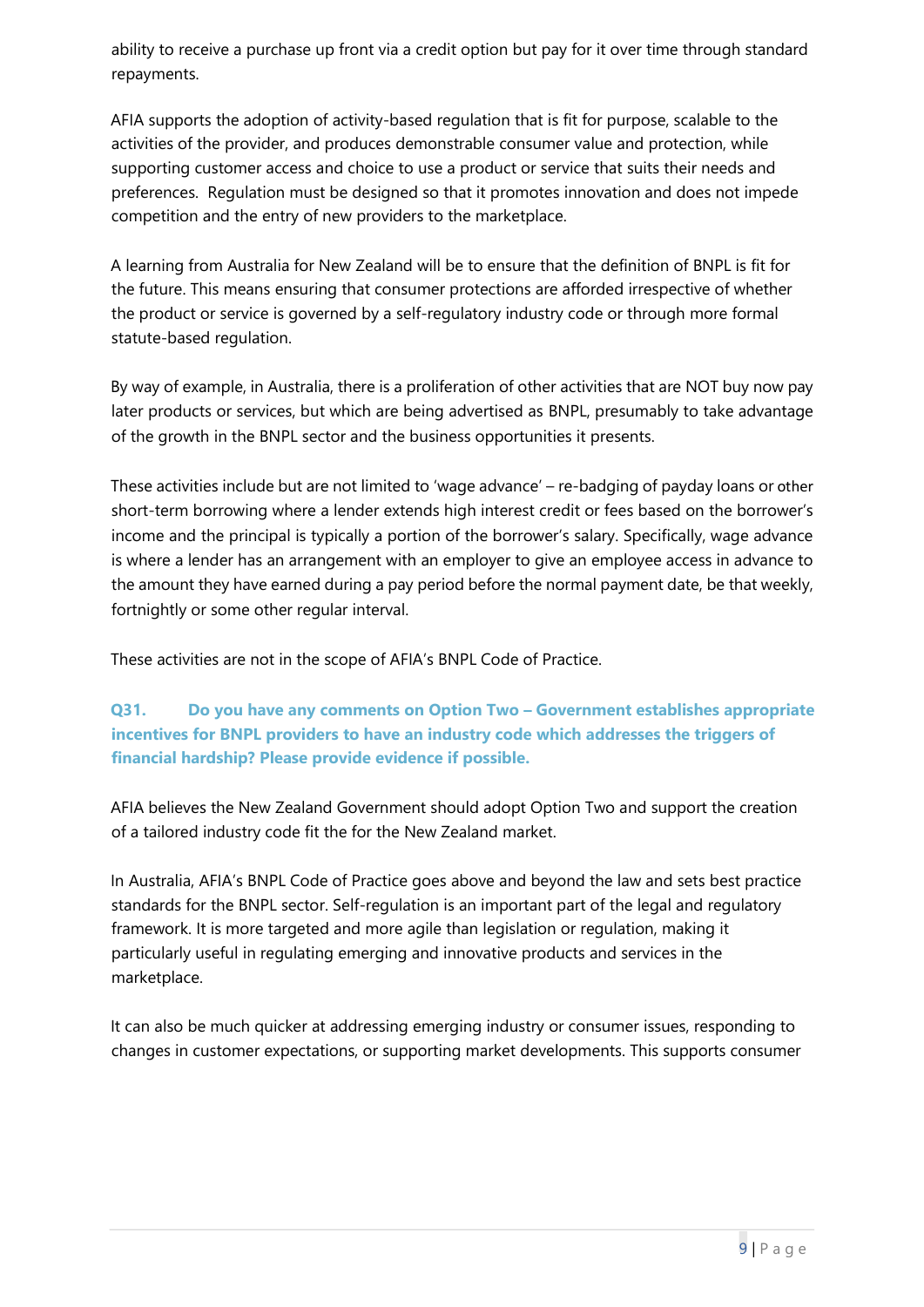access and choice, competition and innovation in financial services, and economic participation, which is good for customers, good for business, and good for economic recovery.

The BNPL Code requires code compliant BNPL providers to take a responsible approach to the provision of their products and services through nine key commitments. These are:

- focussing on customers
- acting fairly, honestly and ethically
- keeping customers informed about products and services
- making sure the product or service is suitable for the customer, including upfront assessment and existing customer assessment processes
- ongoing review of the suitability of products or services
- dealing fairly with complaints
- offering financial hardship assistance
- complying with legal and industry obligations
- supporting and promoting the Code.

Taken together, the key commitments address many of the triggers of financial hardship identified in the Discussion Document.

In relation to financial hardship assistance, AFIA members have given commitments to:

- (a) treat customers fairly, respectfully and consider their specific circumstances if they are experiencing financial difficulty
- (b) train staff to treat diverse and vulnerable customers with sensitivity, respect and compassion. This includes specific training to identify signs of vulnerability, such as where there may be mental health or domestic and family violence concerns, and training for staff who regularly assist customers from diverse cultural backgrounds including First Nations people
- (c) make sure customers understand they can ask for financial hardship assistance for example, by including information on how to request hardship and who to contact on websites and /or digital platforms
- (d) discuss the situation and the options available to help customers, which may include negotiating a new repayment arrangement
- (e) be responsive to hardship requests and inform customers of the outcome, including providing reasons if a request is denied
- (f) provide contact information for financial support services such as the National Debt **Helpline**
- (g) work with a representative (such as, a family member or friend, a financial or legal representative, or a financial counsellor) if the customer prefers
- (h) not continue normal collection activity while considering how to help a customer. Late fees will also be frozen during this time
- (i) consider whether payment methods (ie. use of a credit card) remains an appropriate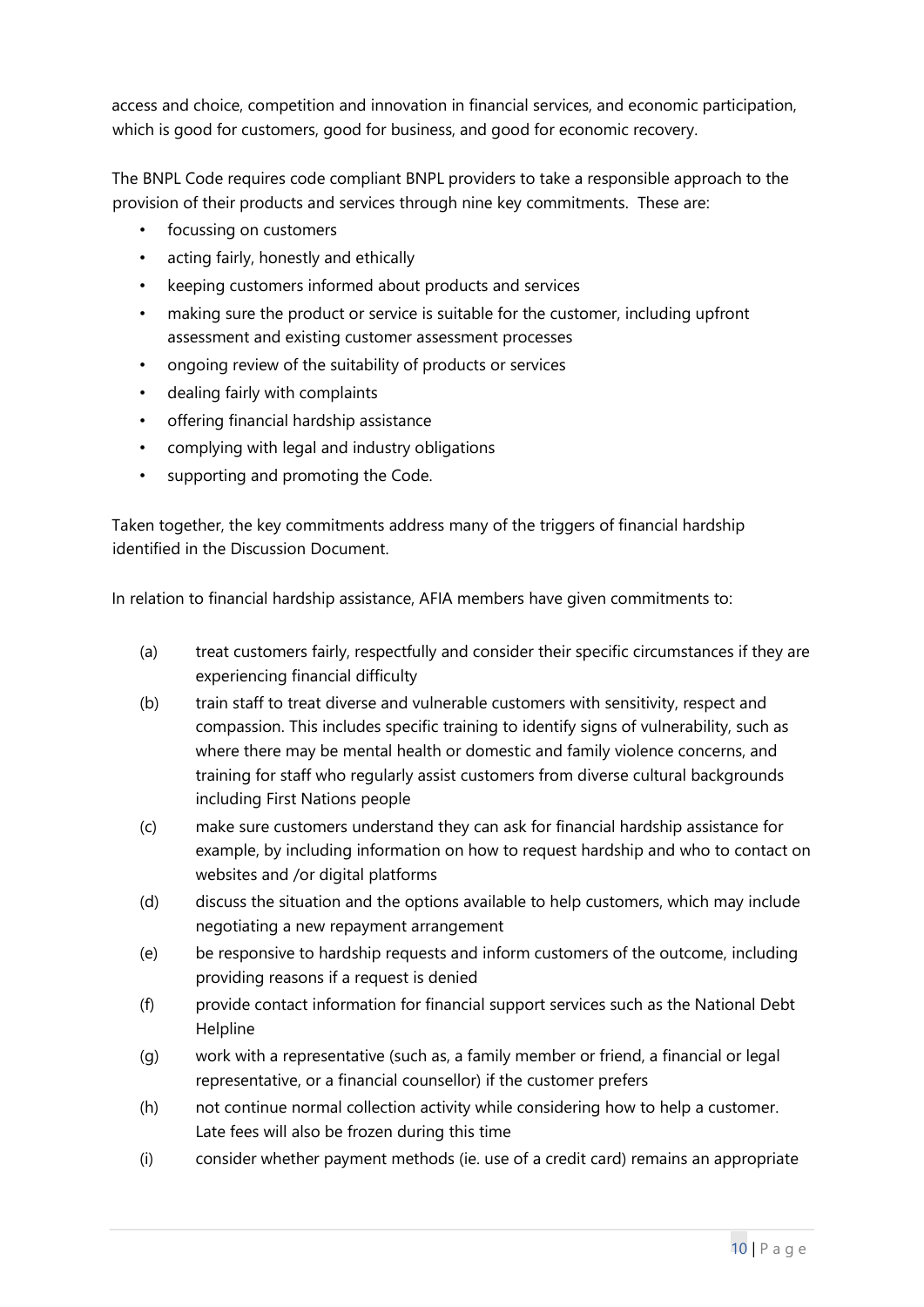- (j) not list a default on a customer's credit reference file while requests for hardship assistance are being considered
- (k) not refer a customer to a third-party debt collection agency if a financial hardship arrangement is entered
- (l) not charge additional late fees while the customer is meeting the conditions of the financial hardship arrangement
- (m) comply with the Australian guidance such as the ACCC and ASIC's *Debt Collection Guideline: For collectors and creditors* and the *Code of Operation: Recovery of Debts*, published by the Australian Federal Government
- (n) never initiate bankruptcy proceedings against a customer or allow agents to do so.

# **Q32. What are the costs and benefits of Option Two to any relevant parties eg. consumers, BNPL providers, business accepting BNPL as a payment option, competitors to BNPL providers? Please provide evidence if possible.**

As noted above, an industry code is a more dynamic mechanism to respond to emerging industry and consumer issues as well as market developments.

There is substantial value in an industry code that is developed by market participants – in this case, BNPL providers, who voluntarily agree to adopt the requirements of the code and hold their peers up to the same standards of conduct and behaviour. Code compliant BNPL providers also raise the bar for new entrants and this in turn helps to drive best practice across the industry and good outcomes for customers.

For example, in Australia, code compliant BNPL providers who may not be obliged to hold a financial services or credit licence (which would require that entity to be a member of an external dispute resolution scheme) have voluntarily become members of the Australian Financial Complaints Authority to ensure that appropriate external dispute resolution arrangements are in place in relation to their business.

The BNPL Code also supports the collection of data about the industry, including macro level data about customers and information about complaints. This enables data driven analysis and benchmarking and helps to identify issues that may need to be addressed and areas where the Code can be enhanced.

While the BNPL Code covers a significant proportion of BNPL providers and transactions in Australia, it is not mandatory and there is some anecdotal evidence of consumer detriment originating from providers who are not Code signatories, primarily because their product does not meet the definition of the BNPL product or service, including but not limited to 'wage advance' (online payday lenders).

This risk can be addressed in part by initiatives such as public awareness campaigns and promotion of an industry code to encourage consumers to preference BNPL providers who are a